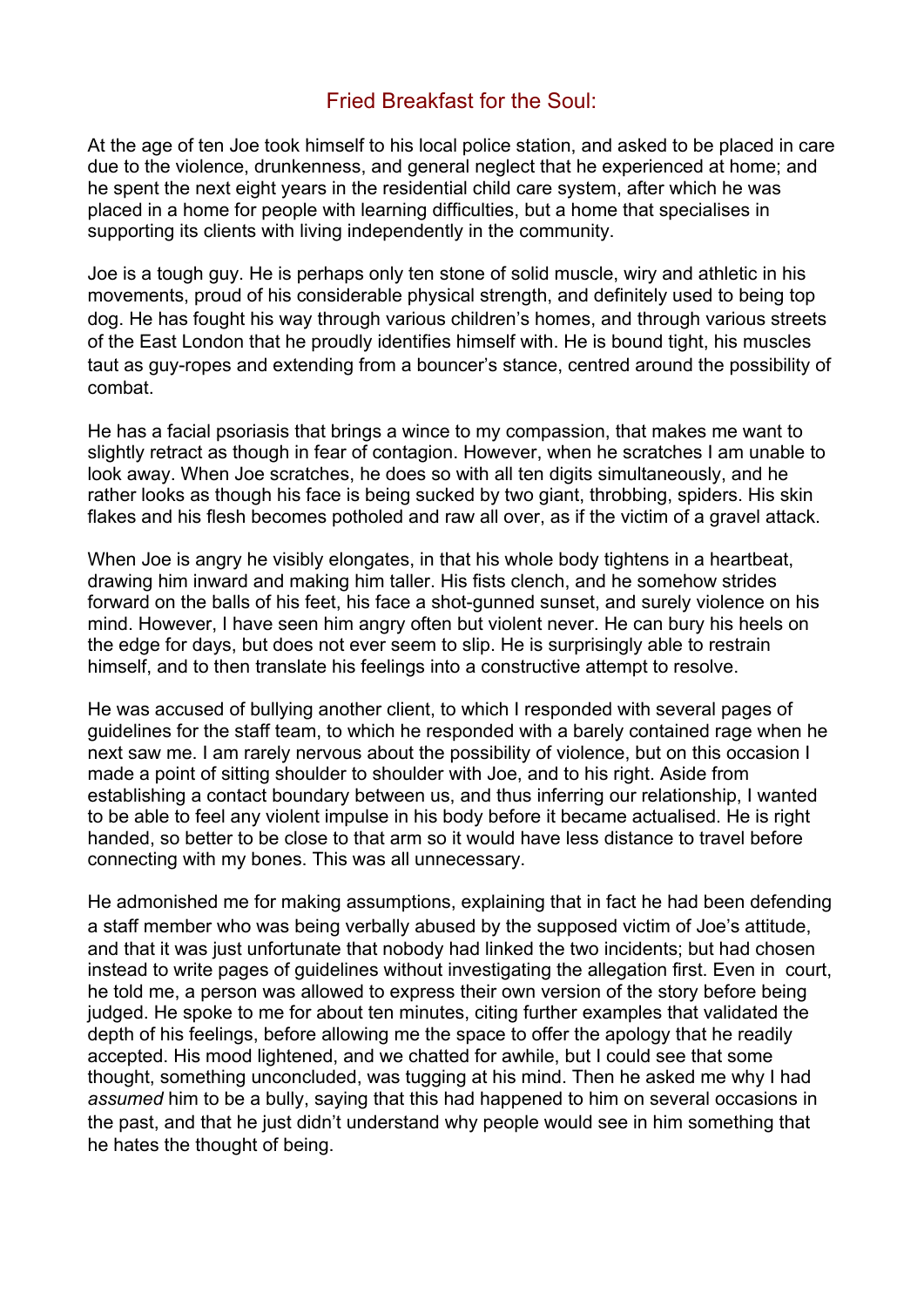I told him that I could imagine that there were times in his life when he had needed to be tough and look tough, times when it was helpful to react with aggression and anger, to frighten people away from him, to draw clear lines because of the dangers he might be facing from other people in everyday life. Looking at the ground in a sad reflection, he nodded. I continued by saying that times had perhaps now changed for him, in that he no longer lived in an abusive home or an aggressive environment, but that in my opinion he sometimes responded to situations as though he was. I ventured the possibility that the very characteristics that were once essential for his survival were now incompatible with his life. I wondered if it was time for him to concentrate on other ways of expressing his fear and insecurity. He looked at me with a short and sharp intensity, which I thought would precede a denial that he ever felt scared, but after a few seconds he nodded, and looked back at the ground. I finished by suggesting that I could well understand how people might be frightened of him, because they had not lived in the same world as he, and so did not quite understand where he was coming from. He told me that he would think about what I said, but I knew that he had already accepted my words as being true for him, and he simply needed a bit of space to let it all sink in.

Perhaps I need to clarify that, in my view, Joe was learning-disabled in the same sense that that a stick-insect is a twig. He does have some limitations within the mechanical process of his learning, but I am not yet convinced that these are the consequence of some genetic mishap rather than a reflection of educational opportunities, environmental circumstances that belie easy development, or most probably both. I find Joe to be particularly sophisticated in a number of ways that the world at large would do well to emulate, and I consider his diagnosis to be largely convenient and, for him, a useful camouflage.

I felt this within an hour of first meeting Joe, but strangely did not take the step to wonder what his motive for being here actually was, and to thus direct any therapeutic work around this unspoken premise as well as his own explicit agenda. I can now see that he wasn't quite ready for me or his team to tune into him at that level.

Shortly following this day, Joe learnt that a bacterial eye infection had resulted in a permanent condition and, except for whatever minimal amplification he gained from an eye-magnifier, he had become nearly blind.

Six months later I was spending a day with his staff team, our primary agenda being Joe again. For some months he had been refusing to get out of bed until late afternoon, when he could smell the evening meal being cooked. They recognised that he was in a depression, and felt some sympathy for him along with the more overwhelming need to motivate him, to get him going, to snap him out of it, to get him back on track and on with his life. This sentiment was further fuelled by the fact that this particular service does not offer permanent housing, but a five year contract to support the client into independent living in the community at large; and Joe was resisting every attempt to tempt him back into the(ir) world. They had been concentrating on leisure activities rather than occupational or educational, but he was still not responding positively. He had said only that he wanted to go to the gym, but this required a medical check up from the GP, a simple step made impossible by Joe's consistent failure to get out of bed for the appointments.

The emphasis was very much that Joe should be doing something about this situation and, on being challenged, defended themselves with the assertion that they really had been painstaking and exhaustive in their attempt to find things that Joe would like to do. It took a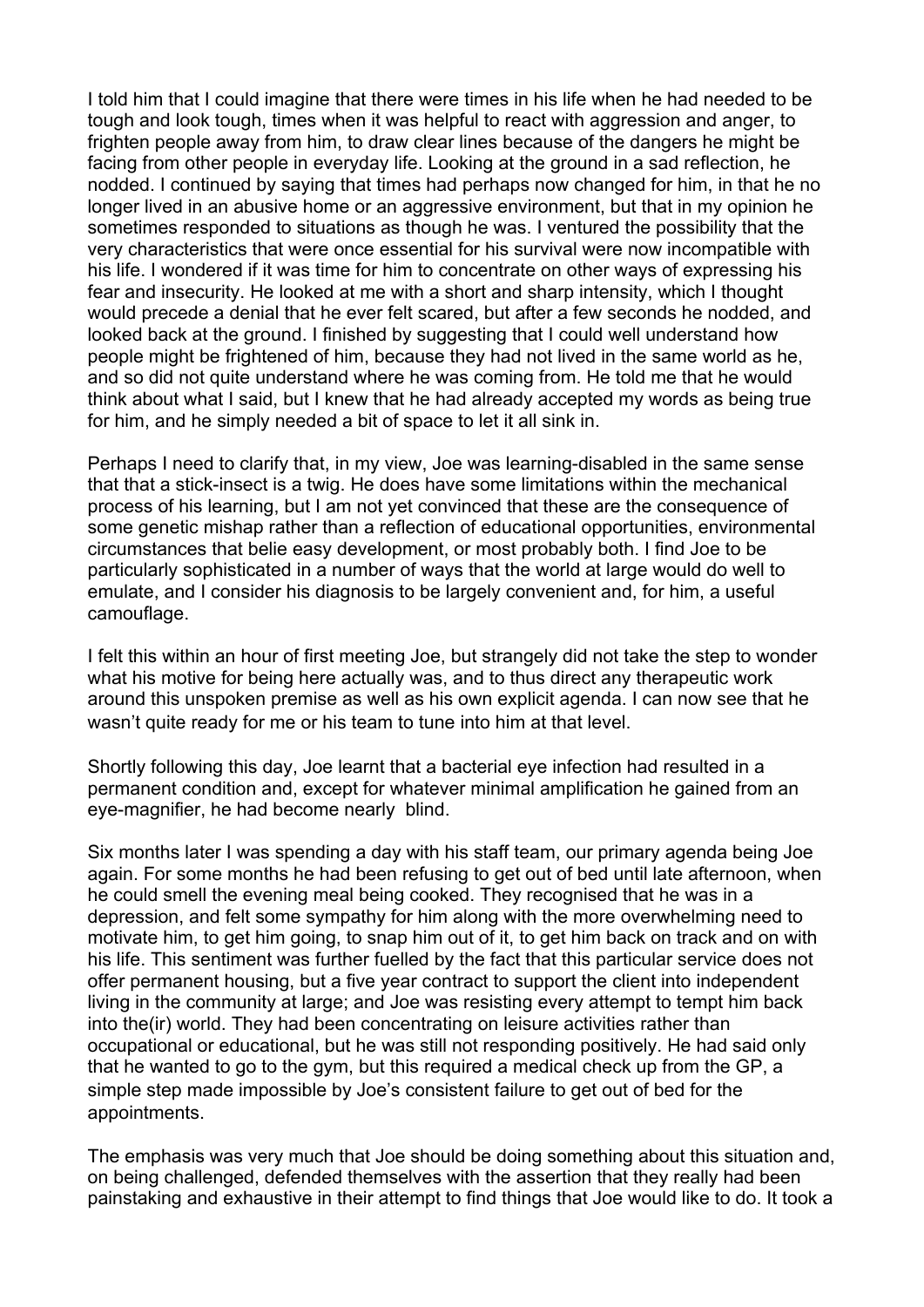good couple of hours for them to accept that, on one level, the fact that *he is the client* and *we the professionals* dictates that the primary, though perhaps not the ultimate, responsibility is ours. We hadn't found a way of working with him yet

Finally, one of the staff members solemnly announced that, in his view, they had so far failed Joe, that they hadn't done their job. It was a simple truth, but one that support-teams can find hard to hear, largely I think because they are not suitably trained in the principles of the very skills they are expected to have. After a five year psychotherapy training and several years of practice, I knew the value of recognising my failings. I knew that failure can rarely be understood simply in terms of me. And I knew that surrendering to my failure, without detracting from the relationship by becoming ensnared in quilt, was often exactly what was needed for an irresolvable dynamic problem to transform into a working alliance.

Therefore, I was impressed when the team responded to this announcement by taking a collective breath that seemed to me to be an acceptance that some things just are as they are. I felt a sadness from them that I understood to be connected to Joe's depression, and I sensed a commitment to digging deep in search of the extra energy needed to look at Joe's situation afresh, which I further understood to be a reflection of the very energy that Joe himself was lacking. Given that these moments are usually essential if there is to be a change in the dynamic patterns of support, I had a peaceful few moments.

By the time I got to my coffee break I was feeling irritated and judgmental. I had been talking to the group about how their process of acknowledging failure was important in dynamic terms too, as it quite probably reflected Joe's feelings about himself.

*Perhaps he is unable to reconcile himself with his old identity, or struggling to cope with the possibility that he may have to develop a new sense of who he is. Perhaps he feels like a failure. Perhaps he actually feels handicapped instead of pretending to be disabled. Is he in danger now, unable to protect himself, to stand up for himself? Will he be laughed at, challenged? Will his vulnerability be abused? Again! If I had to process all of these thoughts and feelings at the same time, I can well imagine bed being an attractive prospect. He*'*s shutting off, letting go of the responsibility for himself because he just cant carve a way through it all. And who is Joe going to entrust with his trauma, with his irresolvable conflicts? People he loves and trusts. And that is you guys. You have been trying to get him up, out of his haven and back into his reality, which is exactly what he cant deal with. He has no choice but to oppose your efforts, because the fact that you are making an effort means that you value one side of him more than another. Or at least, that is likely to be how he feels.*

I was surprised to notice how my tone was losing the softness it begun with, how much I was gradually looking people in the eyes more for confrontation than for connection, how irritated I was feeling.

If you think about the GP thing, it's obvious. The last time he went to the GP, he found out that he was going to remain virtually blind for life. It would seem a trifle unfair to expect him *to be excited about another visit. He*'*s simply associated the GP with terrible news, which is the beginnings of a phobia if we don*'*t understand what is happening for him. And what* is the one thing he wants to do? The Gym. Why? So he can build muscle and try to save the life of his tough guy identity. But he cant even do that, for fear that the GP is going to *tell him that he has a heart condition, or whatever, and has got to spend his life in a wheelchair, or whatever.*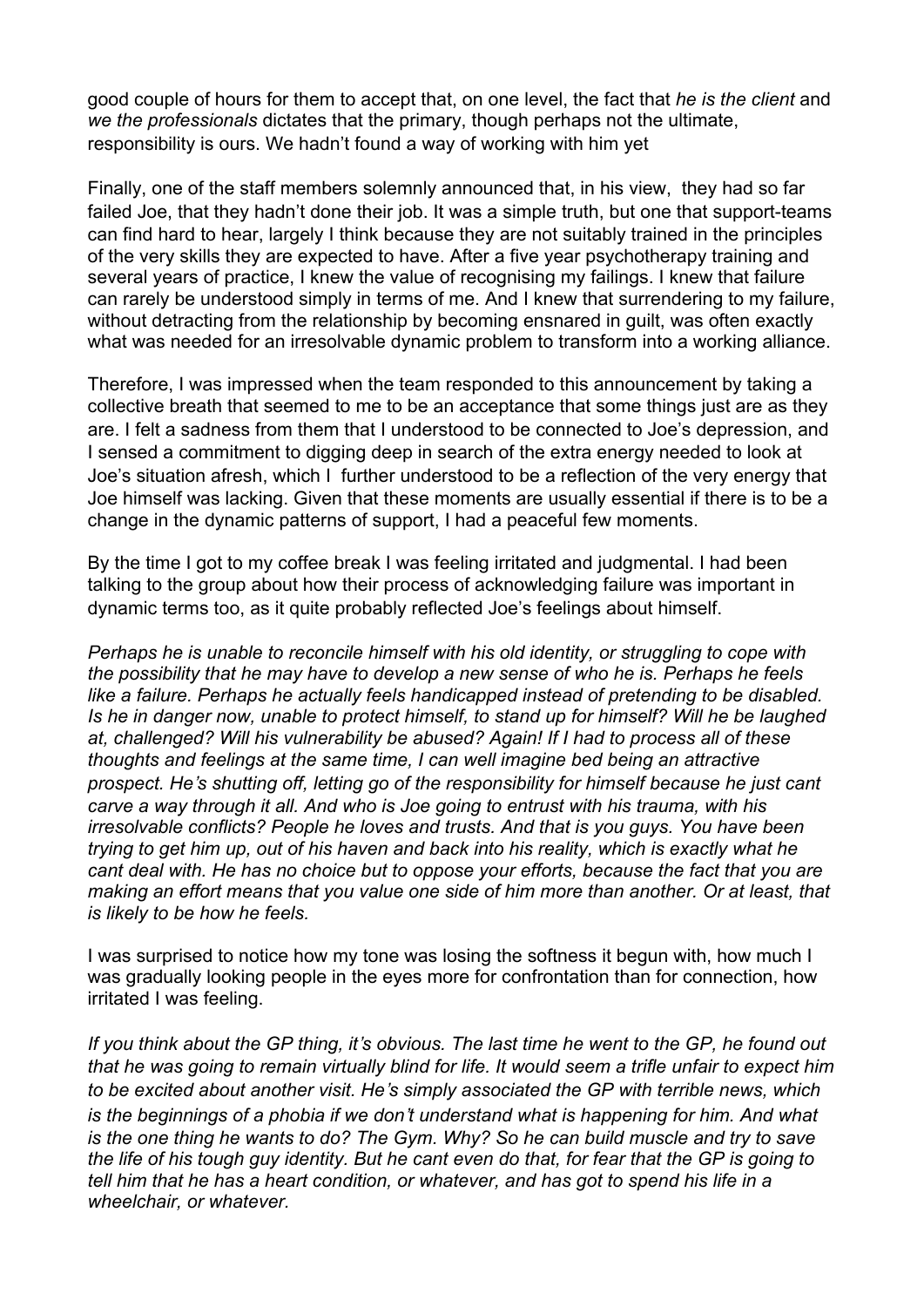I acknowledged to the group that I had suddenly become irate, that I didn't exactly know why, but that I suspected that Joe was speaking through me, that I was representing an aspect of how he was feeling toward the team. I called for a break, feeling the loss of my peace, but taking *my* deep breath in preparation for (what was beginning to feel like) a rather difficult day.

During the break, two things happened. Firstly, I returned to an unanswered question, namely: why did Joe come to the residential services if not strictly due to a supposed learning disability? What did he need that he couldn't reveal to us? *To be cared for.* He had never been afforded a suitable opportunity to be vulnerable and needy as, with his background, it would be hard to imagine these feelings being well catered for.

Moments later I was talking to a staff member who, in the context of our conversation, announced rather proudly that he *didn*'*t do care*. I felt a rising wave of irritation, much as I had been trying to restrain in the group a little earlier. He meant that he supports people to develop, rather than nurture them with pity, but his words were poignant to me. I wondered out loud how the clients might feel at the thought of him not caring. He assured me that he did care, and that they knew he did. And I suggested that their capacity to understand the difference between someone caring for them and someone who didn't do care might vary considerably according to the state of their mood at the time.

Joe wasn't feeling cared for, despite the efforts of the team and the indisputable level of care that they had for him. It was all being channelled into development, whereas he was himself deeply depressed.

Back in the group, I became quickly irritated again, this time with Mike. Mike is a very good support worker who could eventually become a very good manager, but there are moments when he gets on my nerves; and I am certain that the feeling is mutual. He puffs himself up sometimes, and makes churlish comments regarding his inclination to kick the shit out of someone or, in more general terms, confront aggression with violence; though I must add that these comments are never in reference to his work.

During a discussion about the way a particular client had been speaking to members of the team, specifically: calling them *cunts*, Mike announced that anyone who spoke to him like that in the street was liable to get a punch in the mouth. I found this comment irrelevant (who was talking about the streets anyway?) and very relevant (who was talking about the streets anyway?). What was his point? And what relevance did his comments and his intention have in terms of our day? However, I neglected to address the matter from this perspective, and instead picked an argument with him.

"You would punch someone in the mouth for calling you a name?" My tone was incredulous.

"Yeah." I saw self doubt pass a shadow across his face, and I knew for certain that it would take a lot more than a name to ruffle Mike's feathers. Like Joe, he looks very much like he can handle himself but, like Joe I suspected, he rarely wanted to. It was posturing, that was all. But he wouldn't back down, so I attacked from a flank.

"How do you think it is for a client to have the sense that you would punch him in the mouth if you were on the street? Just that energy? The stance that you take, and the sense of what it is that you are holding back?"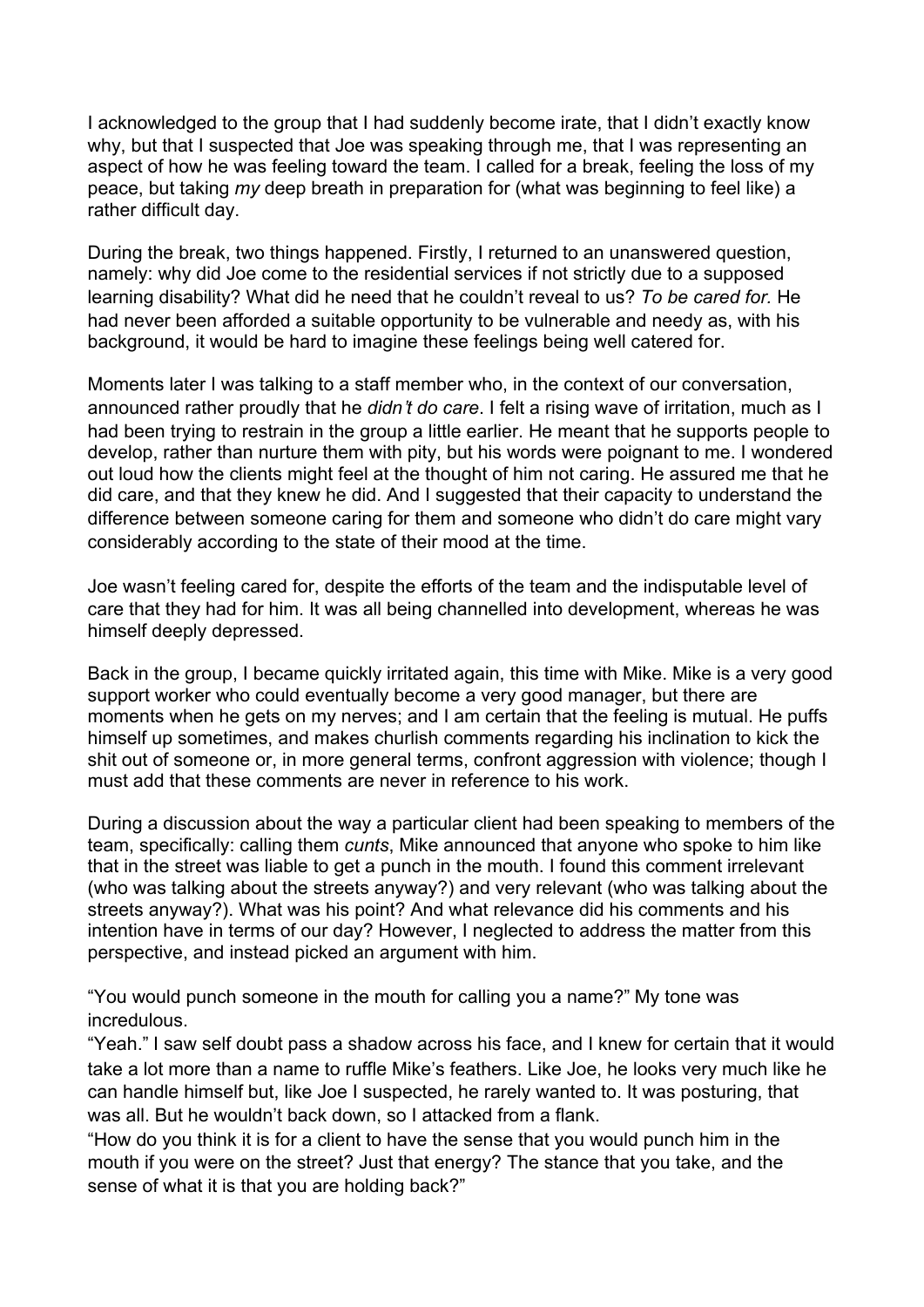"It's what would happen on the streets if they called a member of the general public a cunt."

"No its not. It's what you *say* you would do if they called *you* a cunt. I wouldn't punch someone in the mouth for calling me a name, and I wouldn't guess that anybody else in the team would either." I felt that I had boxed him in, that he would relent.

"I would." David said. I groaned, feeling frustrated. Mike's smile had a small triumph in its slow stretch.

"I don't believe you. Either of you. I don't think either of you are the kind of people to be so mindless." Whereas I had thought I had Mike trapped in a blind alley, in fact Mike and David had trapped me. Neither would back down, and I just felt more and more frustrated.

This conversation reverberated with text and feelings that paralleled a hybrid of those I had earlier with Joe and David; and my frustration was slightly sated by the knowledge that something was happening around me, something that may make perfect sense if only it wouldn't curdle once meeting my consciousness.

So: Joe is not what he once thought he was. David is not what he thought he was. Mike and David are not what they thought they were. In my view, anyway.

But on the other hand, they all were in some way. Joe may not be top dog on the streets in the manner that he might prefer, but he is still well able to stand up for himself; to know his feelings, speak his mind, stand his ground, and take an apology. With these qualities being fronted by a strong physical presence, Joe would have a better chance of being safe in the world than most people.

David does care, but it is true that his work is largely focussed around motivation, and he will tend to bypass, skip, or plough over self pity and neediness. And David and Mike may not be the façade of the hard guys on the edge of pointless violence, but they are probably both quite tough, as well as insecure about letting go of the façade of being so.

They are what they think they are, but only once they have acknowledged that they are not. Was this the problem: that none of them were really accepting what they were not. This begun to settle in me, as we took a break, and I wandered around pondering. Things then became a little bizarre.

Looking up, I saw two policemen striding into the garden. They were with Paul, another client from the home, who was trying to hide sheepishness behind the mask of crisis; as can be his habit.

Paul is disposed to contacting the emergency services but, to date, the perception of emergency has been the sole property of his own experience. Paul is mugged on a fairly regular basis, and is unfortunate in that these attacks always occur when he has just collected his rent money from the post office, but fortuitous in that the muggers generally replace the stolen money with a commodity of equal value.

When Paul is not being mugged, he is on fire, which is why on other occasions the fire brigade and ambulance service arrive in unmerited haste. Whether Paul is symbolically signalling some internal emergency, some need for more attention to be paid to his plight, or perhaps even a rather creative way of bullying the staff team, we don't know. Paul has a degree of professionalism to his handicap, which operates rather like selective hearing, in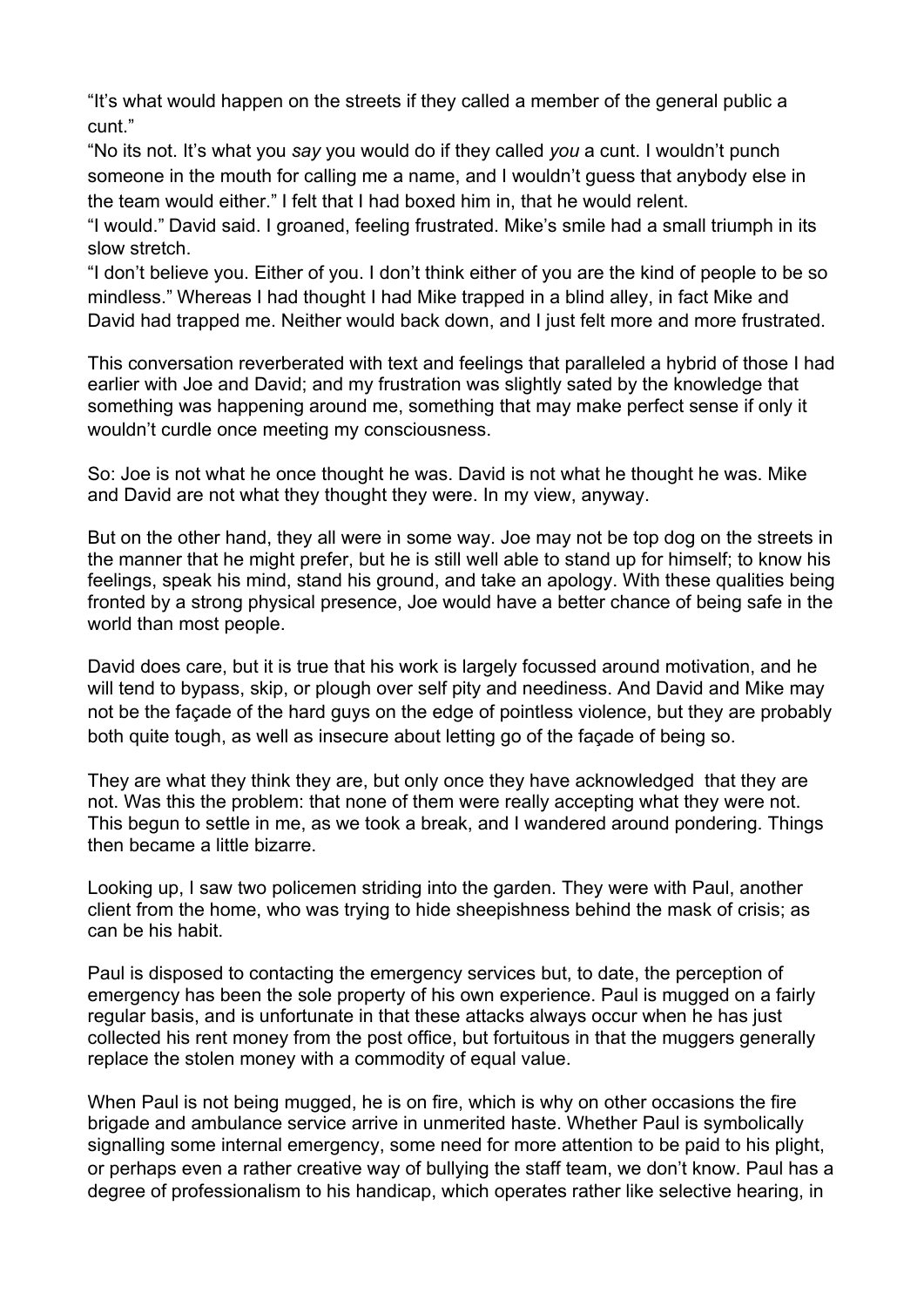that the more trouble his answer might land him in, the less able he is to understand the question.

So: the long and the short is that, when I saw Paul with two policemen my initial response was to groan rather than worry. Sure enough, Paul had been mugged again. But in a break to tradition, they had not left a gift, though Paul perhaps felt compensated when, to his apparent surprise, he discovered an envelope in his back pocket containing *some* of the money that had been stolen. The Police went on their way, warning Paul about false claims and so on.

Paul then started falling over, his guilt and fear of consequence in a drive to misdirect our irritation in the direction of sympathy. This is a kind of physical equivalent of becoming more disabled at the behest of guilt. He fell over three times, shoved by a force invisible to others, each time looking up at staff members, panic in his eyes.

I was tired and feeling distracted. I just wanted Paul to hand the goddamn money over and stop falling over, so that we could get on with the rest of our day. Several staff members had tried to intercede with him, but to no avail. He wouldn't be questioned, because he felt misunderstood as well as guilty. He wouldn't be helped, because he felt guilty as well as scared. And he couldn't be told anything, as he felt angry as well as guilty. Impatient, I asked Paul if I could have a private chat with him.

*I told him that I didn*'*t think he had called the police because he had been robbed, but actually that he had hidden the money somewhere, to be spent later; that I understood that he was upset by something, but that I thought it might be a good idea to suddenly find the money somewhere, and announce that everything was ok. I asked him if this was possible,* and he nodded that it was, and told me that he thought he might be able to find the money, that perhaps it was in his room. I said that I would ask the staff team to sit down with him *later, and try to help him understand what was bothering him, but for the time being I would appreciate it if he give us the space to finish the group. He agreed, and I suggested that he search his room for treasure. He smiled, and off he went. I felt good again.*

Returning to the group, I related the conversation that Paul and I had just had. I felt quite good about what had happened, pleased with myself for stepping in and resolving an immediate problem. I don't often get the opportunity to work directly with people in residential support any more, and I enjoy the moments. I also fancy that I am quite good at it, able to form bonds quickly so that I can be both honest and gentle. I imagined that the group were fairly impressed.

Once I finished relating the episode, basking in one small success within a day of confusion, Mike spoke up:

"You have just gone against all of the guidelines that we have for working with Paul in these situations." I felt defensive, and I knew that he didn't have a point at all, that he was just being revengeful. I bristled, my irritation scratching at my skin.

"Which is strange," He continued. "seeing as how you wrote the guidelines in the first place, and seeing as how you go on about working consistently with Paul."

Whilst I am not always a big advocate of rigid consistency between different staff, as I find that it can undermine the natural relationship between individual support workers and individual clients, in the case of Paul it was true that I had emphasised the importance of providing him with an absolute structure to kick against.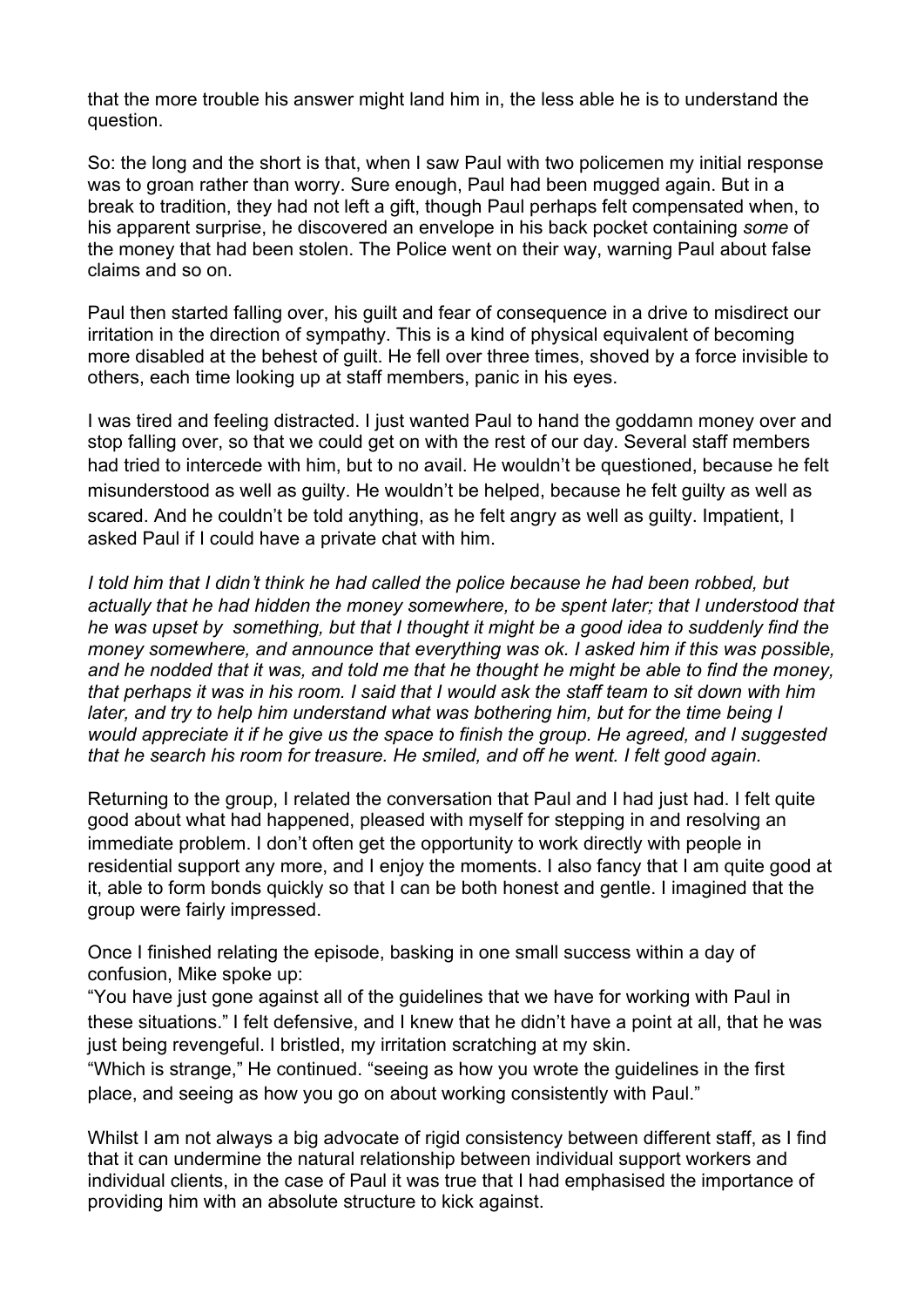"So you've just undermined the team." He was not going to let go and, I had to admit, despite wanting to bite back, that he was right. "It might have worked this time, but wont it just undermine the work and procedures that we have with Paul, that we have been building up with him?"

He was right of course. He may have been getting his own back, and he *was* enjoying himself now, and I *did* want to stick the boot in back, but he was right. I went red, feeling exposed and stupid. *I was not what I thought I was either.*

In addition, I had engaged in much of what I had emphasised in others. I had been judgmental. I had been posturing. I had been aggressive. I had shown precious little care for Paul's plight. I got into a punch-up with David and Mike, which I lost. And my pride had come before a fall.

I owned up that he was right, and that I felt embarrassed that I had gone behind the back of the team in such a manner. My words were sincere, but it was a moment later that the breadth of my sincerity caught up with my words, and brought with it a feeling of release; a very pleasant feeling of liberation. Much as it can be a relief when the exposure of one's less marketable habits indicate the deepening of a new relationship, it felt good to have tripped over my own feet in front of the team.

"The theme of the day seems to me about the men in the group not being quite who we thought we were. This is only my opinion, but I have a strong feeling for it." I described my thoughts about David and care, about David and Mike and being tough, about me tripping over my own feet and generally being everything that I had noticed in others, about Joe and his identity, about Joe and care; and I felt authoritative in my assertion that we all needed to think about these experiences, perhaps only in private moments, but actually consider the extent to which we have something to learn from them, and something *within them* to let go of. No one argued, and everyone listened. I continued by describing my understanding of how and why Joe's internal experience was being acted out by us, that our relationship to the experience will impact upon Joe's own, that on certain levels it was all the same experience. I was beginning to feel good, gliding.

I suggested that it would be unwise to change too much by way of how Joe is supported, but more the attitude with which he is. I thought it important though to come up with a symbolic representation of our understanding of Joe's depression, his fear of being identity-less or vulnerable, his deep need to be cared for. We decided to offer him a full fried breakfast at ten each morning, delivered to his room. Of course, already knowing that it was food that tempted Joe out of bed, and knowing that a fried breakfast was his culinary preference, I was hoping that Joe would be unable to go back to sleep with a fully belly, and thus be up by 1030 at the latest.

I should mention that several members of staff were not in full agreement with this idea, feeling that it compromised the fundamental philosophy of the company, in that it perpetuated dependence. I was pleased by their objections. Joe was caught in the conflict between independence and dependence, and it was healthy and containing that the team were carrying both positions.

The manager of the team contacted me four days later to say that Joe had started getting up by ten, and that they had already stopped taking the breakfast to his room. I gather that